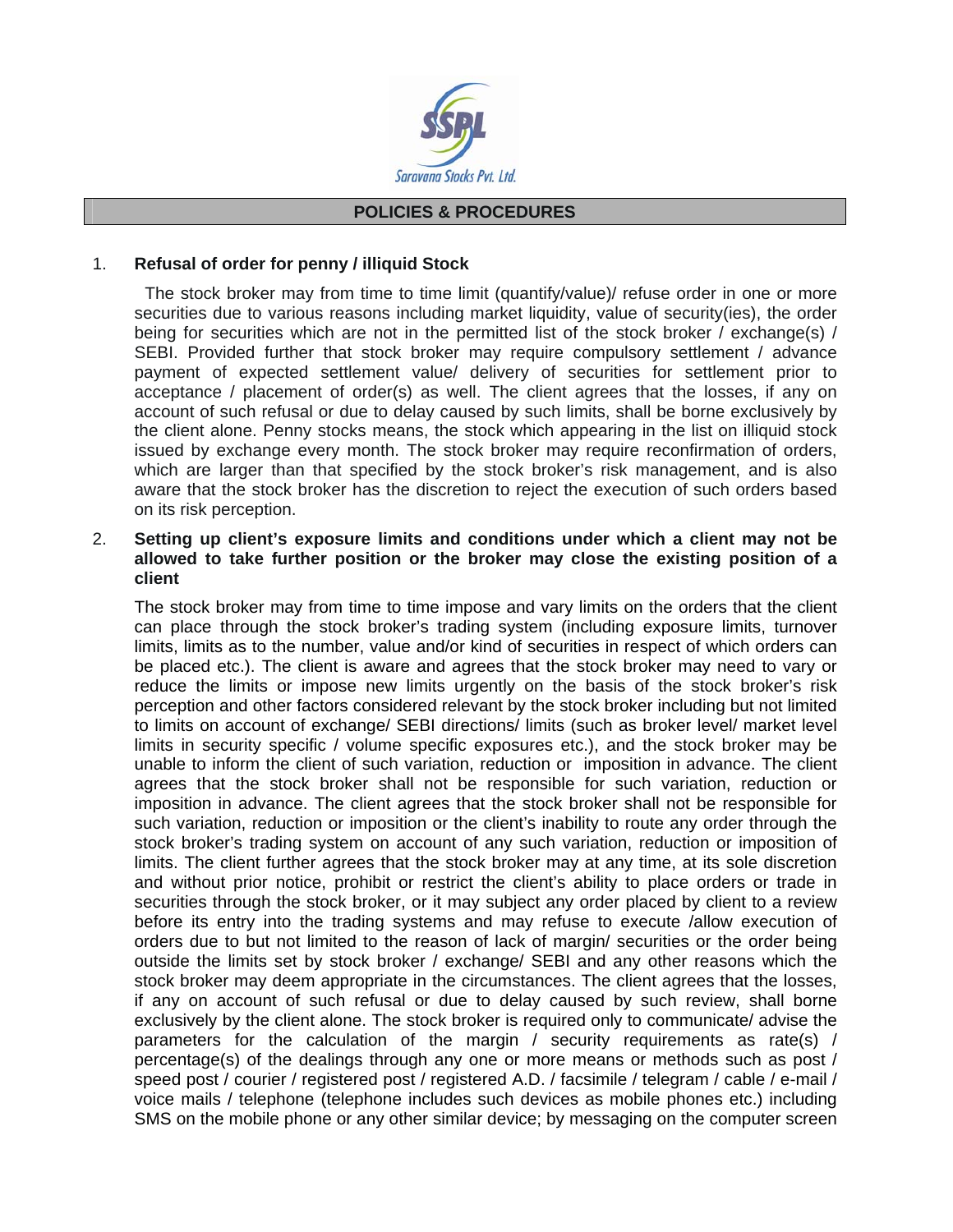of the client's computer; by informing the client through employees / agents of the stock broker, by publishing /displaying it on the website of the stock broker / making it available as a download from the website of the stock broker; by displaying it on the notice board of the branch / office through which the client trades or if the circumstances, so require, by radio broadcast /television broadcast / newspapers advertisements etc; or any other suitable or applicable mode or manner. The client agrees that the postal department / the courier company/newspaper company and the e-mail / voice mail service provider and such other service providers shall be agent of the client and the delivery shall be complete when communication is given to the postal department / the courier company / the e-mail / voice mail service provider, etc. by the stock broker and the client agrees never to challenge the same on any grounds including delayed receipt / non receipt or any other reasons whatsoever and once parameter for margin/ security requirements are so communicated, the client shall monitor his / her/ its position (dealings/ trades and valuation of security) on his / her / its own and provide the required / deficit margin / security forthwith as required from time to time whether or not any margin call or such other separate communication to that effect is sent by the stock broker to the client and / or whether or not such communication is received by the client. The client is not entitled to trade without adequate margin / security and that it shall be his / her / its responsibility to ascertain beforehand the margin / security requirements for his /her / its orders / trades / deals and to ensure that the required margin / security is made available to the stock broker in such form and manner as may be required by the stock broker. If the client's order is executed despite a shortfall in the available margin, the client, shall, whether or not the stock broker intimates such shortfall in the margin to the client, make up the shortfall suo moto immediately. The client further agrees that he / she / it shall be responsible for all orders (including any orders that may be executed without the required margin in the client's account) / or any claim / loss / damage arising out of the non availability / shortage of margin / security required by the stock broker and/ or exchange and/ or SEBI. The stock broker is entitled to vary the form (i.e, the replacement of the margin / security in one form with the margin / security in any other form, say in the form of money instead of shares) and/ or quantum and/ or percentage of the margin and/ or security required to be deposited / made available, from time to time. The margin / security deposited by the client with the stock broker are not eligible for any interest. The stock broker is entitled to include / appropriate any / all pay out of funds and/ or securities towards margin / security without requiring specific authorizations for each pay out. The stock broker is entitled to transfer funds and/ or securities from his account for one exchange and/ or one segment of the exchange to his / her / its account for another exchange &/ or another segment of the same exchange whenever applicable and found necessary by the stock broker. The client also agrees and authorises the stock broker to treat / adjust his / her / its margin / security lying in one exchange &/ or one segment of the exchange / towards the margin / security / pay in requirements of another exchange &/ or another segment of the exchange. The stock broker is entitled to disable / freeze the account &/ or trading facility / any other service facility, if, in the opinion of the stock broker, the client has committed a crime / fraud or has acted in contradiction of this agreement or / is likely to evade / violate any laws, rules, regulations, directions of a lawful authority whether Indian or foreign or if the stock broker so apprehends.

### 3. **Applicable brokerage rate**

 The stock broker is entitled to charge brokerage within the limits imposed by exchange which at present is as under:

#### (A) For Cash Market Segment:

 The maximum brokerage chargeable in relation to trades effected in the securities admitted to dealings on the Capital Market segment of the Exchange shall be 2.5% of the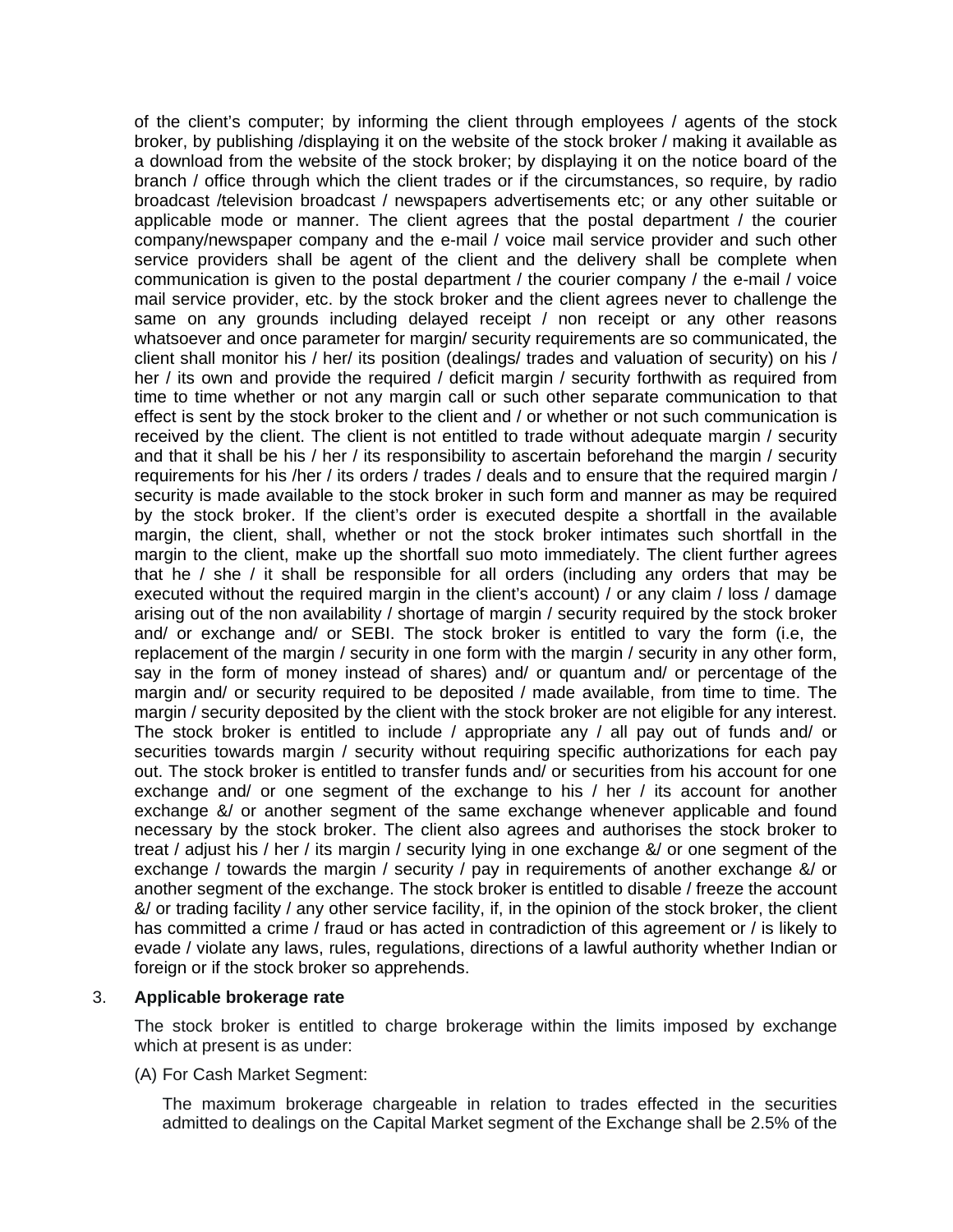contract price exclusive of statutory levies. It is hereby further clarified that where the sale /purchase value of a share is Rs. 10/- or less, a maximum brokerage of 25 paise per share may be collected.

#### (B) For Option contracts:

 Brokerage for option contracts shall be charged on the premium amount at which the option contract was bought or sold and not on the strike price of the option contract. It is hereby further clarified that brokerage on options contracts shall not exceed 2.5% of the premium amount or Rs. 100/- (per lot) whichever is higher.

### 4. **Imposition of penalty / delayed payment charges**

 The client agrees that any amounts which are overdue from the client towards trading or on account of any other reason to the stock broker will be charged with delayed payment charges at such rates as may be determined by the stock broker. The client agrees that the stock broker may impose fines /penalties for any orders / trades / deals / actions of the client which are contrary to this agreement / rules / regulations / bye laws of the exchange or any other law for the time being in force, at such rates and in such form as it may deem fit. Further where the stock broker has to pay any fine or bear any punishment from any authority in connection with / as a consequence of / in relation to any of the orders / trades / deals / actions of the client, the same shall be borne by the client. The client agrees to pay to the stock broker brokerage, commission, fees, all taxes, duties, levies imposed by any authority including but not limited to the stock exchanges (including any amount due on account of reassessment / backlogs etc.), transaction expenses, incidental expenses such as postage, courier etc. as they apply from time to time to the client's account / transactions / services that the client avails from the stock broker.

### 5. **The right to sell clients' securities or close clients' positions, without giving notice to the client, on account of non-payment of client's dues**

 The stock broker maintains centralized banking and securities handling processes and related banking and depository accounts at designated place. The client shall ensure timely availability of funds / securities in designated form and manner at designated time and in designated bank and depository account(s) at designated place, for meeting his/her/its pay in obligation of funds and securities. The stock broker shall not be responsible for any claim/loss/damage arising out of non availability /short availability of funds / securities by the client in the designated account(s) of the stock broker for meeting the pay in obligation of either funds or securities. If the client gives orders / trades in the anticipation of the required securities being available subsequently for pay in through anticipated pay out from the exchange or through borrowings or any off market delivery(s) or market delivery(s) and if such anticipated availability does not materialize in actual availability of securities / funds for pay in for any reason whatsoever including but not limited to any delays / shortages at the exchange or stock broker level / non release of margin by the stock broker etc., The losses which may occur to the client as a consequence of such shortages in any manner such as on account of auctions / square off / closing outs etc., shall be solely to the account of the client and the client agrees not to hold the stock broker responsible for the same in any form or manner whatsoever. In case the payment of the margin / security is made by the client through a bank instrument, the stock broker shall be at liberty to give the benefit / credit for the same only on the realization of the funds from the said bank instrument etc. at the absolute discretion of the stock broker. Where the margin / security is made available by way of securities or any other property, the stock broker is empowered to decline its acceptance as margin / security / or to accept it at such reduced value as the stock broker may deem fit by applying haircuts or by valuing it by marking it to market or by any other method as the stock broker may deem fit in its absolute discretion. The stock broker has the right but not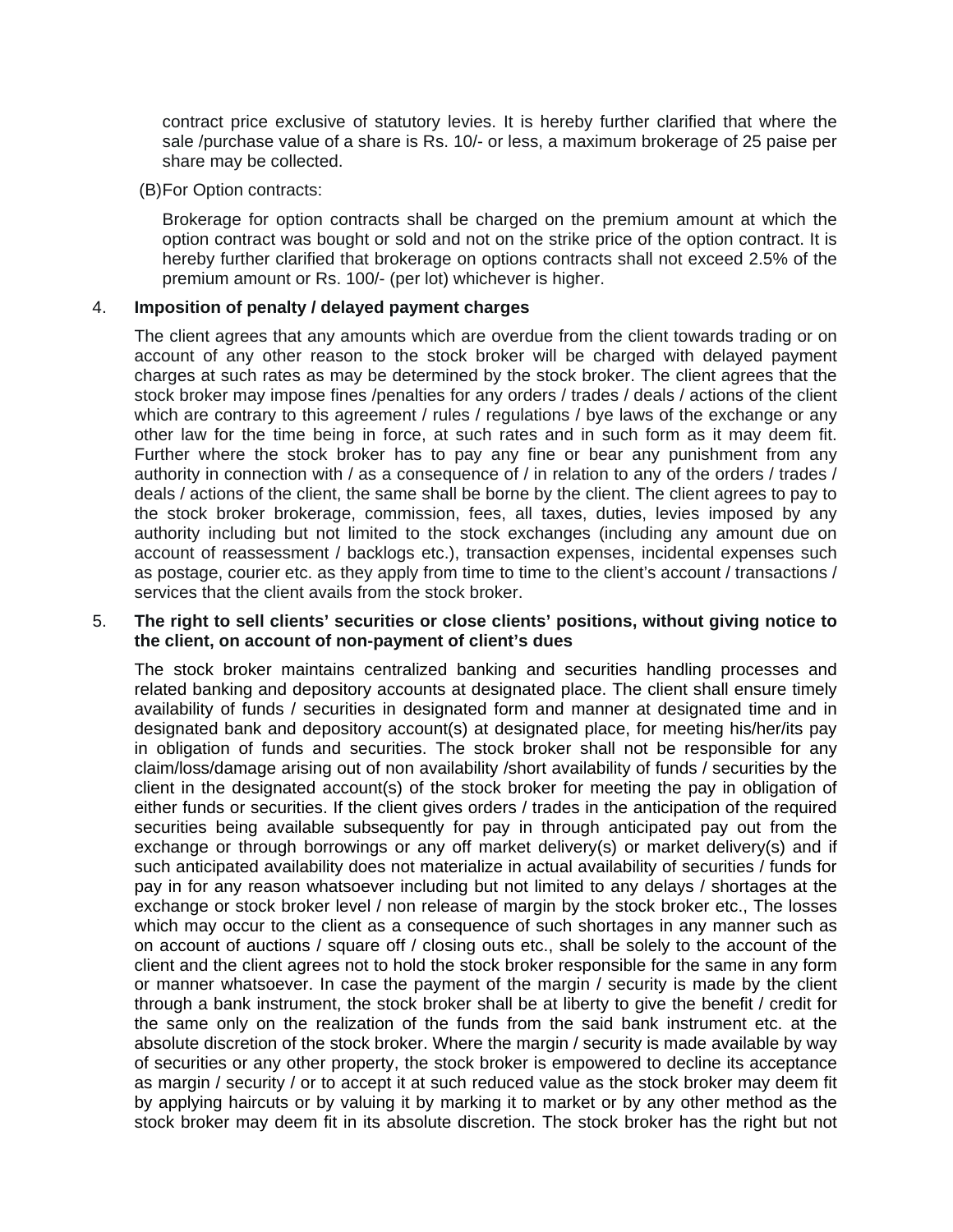the obligation, to cancel all pending orders and to sell/close / liquidate all open positions / securities / shares at the pre-defined square off time or when Mark to Market (M-T-M) percentage reaches or crosses stipulated margin percentage mentioned on the website, whichever is earlier. The stock broker will have sole discretion to decide referred stipulated margin percentage depending upon the market condition. In the event of such square off, the client agrees to bear all the losses based on actual executed prices. In case open position (i.e. short /long) gets converted into delivery due to non square off because of any reason whatsoever, the client agrees to provide securities / funds to fulfill the pay-in obligation failing which the client will have to face auctions or internal close outs; in addition to this the client will have to pay penalties and charge levied by exchange in actual and losses, if any. Without prejudice to the foregoing, the client shall also be solely liable for all and any penalties and charges levied by the exchange(s). The stock broker is entitled to prescribe the date and time by which the margin / security is to be made available and the stock broker may refuse to accept any payments in any form after such deadline to margin / security expires. Notwithstanding anything to the contrary in the agreement or elsewhere, if the client fails to maintain or provide the required margin / fund/security or to meet the funds/margins/securities pay in obligations for the orders / trades / deals of the client Within the prescribed time and form, the stock broker shall have the right without any further notice or communication to the client to take any one or more of the following steps:

- (i) To withhold any payout of funds / securities.
- (ii) To withhold / disable the trading / dealing facility to the client.
- (iii) To liquidate one or more security(s) of the client by selling the same in such manner and at such rate which the stock broker may deem fit in its absolute discretion. It is agreed and understood by the client that securities here includes securities which are pending delivery / receipt.
- (iv) To liquidate / square off partially or fully the position of sale & / or purchase in any one or more securities/ contracts in such manner and at such rate which the stock broker may decide in its absolute discretion.
- (v) To take any other steps which in the given circumstances, the stock broker may deem fit. The client agrees that the loss(s) if any, on account of any one or more steps as enumerated herein above being taken by the stock broker, shall be borne exclusively by the client alone and agrees not to question the reasonableness, requirements, timing, manner, form, pricing etc., which are chosen by the stock broker.

#### 6. **Shortages in obligations arising out of internal netting of trades**

 Stock broker shall not be obliged to deliver any securities or pay any money to the client unless and until the same has been received by the stock broker from the exchange, the clearing corporation/ clearing house or other company or entity liable to make the payment and the client has fulfilled his / her / its obligations first. The policy and procedure for settlement of shortages in obligations arising out of internal netting of trades is as under :

- A) The short delivering client is debited by an amount equivalent to 20% above of closing rate of day prior to Pay-in/ Payout Day. The securities delivered short are purchased from market on T+3 day which is the Auction Day on Exchange, and the purchase consideration (inclusive of all statutory taxes & levies) is debited to the short delivering seller client along with reversal entry of provisionally amount debited earlier.
- B) If securities cannot be purchased from market due to any force majeure condition, the short delivering seller is debited at the closing rate on T+3 day or Auction day on Exchange +10%. Where the delivery is matched partially or fully at the Exchange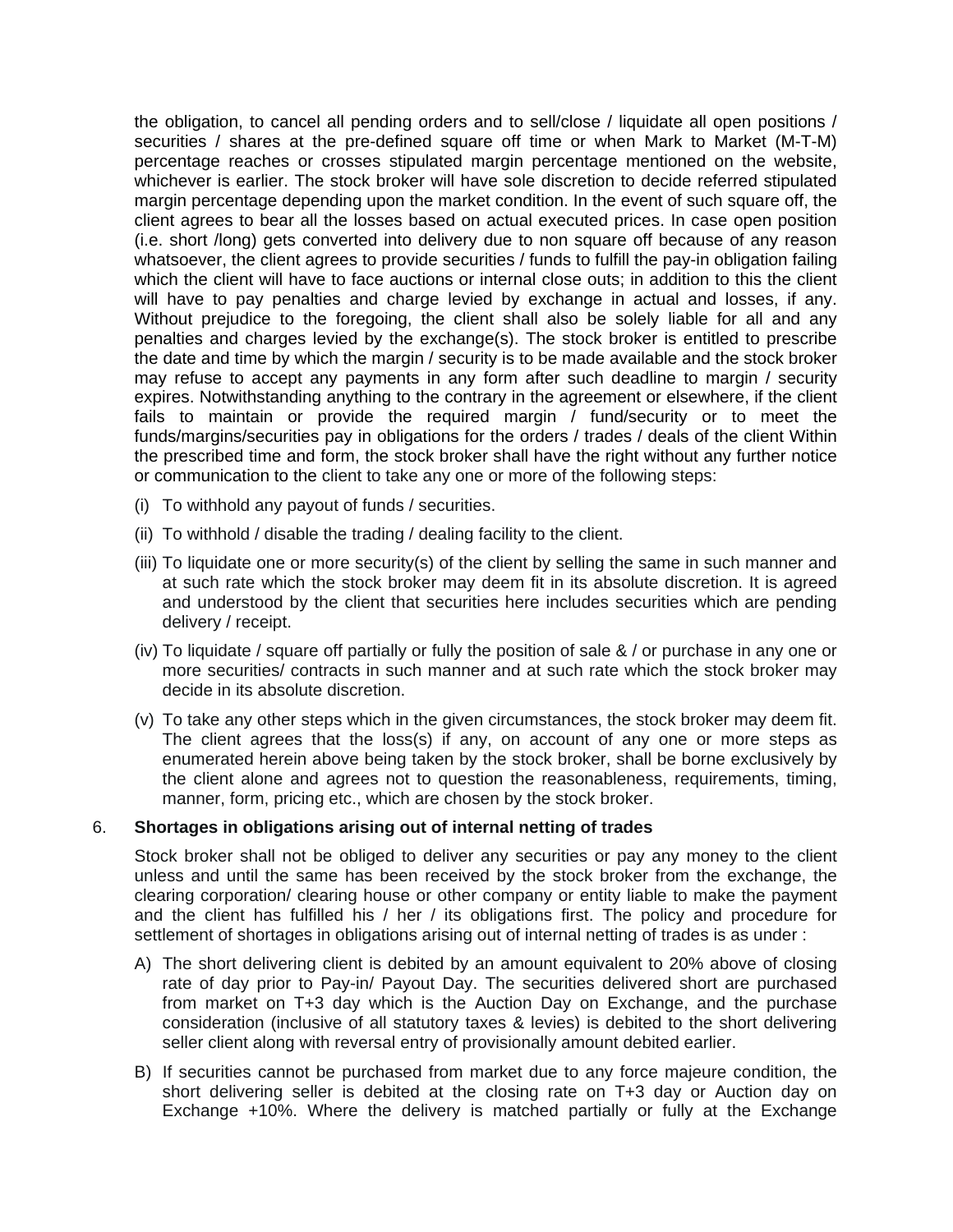Clearing, the delivery and debits/ credits shall be as per Exchange Debits and Credits.

C) In cases of securities having corporate actions all cases of short delivery of cum transactions which cannot be auctioned on cum basis or where the cum basis auction payout is after the book closure / record date, would be compulsory closed out at higher of 10% above the official closing price on the auction day or the highest traded price from first trading day of the settlement till the auction day.

# 7. **Temporarily suspending or closing a client's account at the client's request**

- (I) The client may request the stock broker to temporarily suspend his account, stock broker may do so subject to client accepting / adhering to conditions imposed by stock broker including but not limited to settlement of account and / or other obligation.
- (II) The stock broker can withhold the payouts of client and suspend his trading account due to his surveillance action or judicial or / and regulatory order / action requiring client suspension.

# 8. **De-registering a client**

 Notwithstanding anything to the contrary stated in the agreement, the stock broker shall be entitled to terminate the agreement with immediate effect in any of the following circumstances:

- (i) If the action of the Client are prima facie illegal / improper or such as to manipulate the price of any securities or disturb the normal / proper functioning of the market, either alone or in conjunction with others.
- (ii) If there is any commencement of legal process against the Client under any law in force;
- (iii) On the death/ lunacy or other disability of the Client;
- (iv) If a receiver, administrator, liquidator has been appointed or allowed to be appointed of all or any part of the undertaking of the Client;
- (v) If the Client has voluntarily or compulsorily become the subject of proceedings under any bankruptcy or insolvency law or being a company, goes into liquidation or has a receiver appointed in respect of its assets or refers itself to the Board for industrial and Financial Reconstruction or under any other law providing protection as a relief undertaking;
- (vi) If the Client being a partnership firm, has any steps taken by the Client and / or its partners for dissolution of the partnership;
- (vii) If the Client has taken or suffered to be taken any action for its reorganization, liquidation or dissolution;
- (viii) If the Client has made any material misrepresentation of facts, including (without limitation) in relation to the security;
- (ix) If there is reasonable apprehension that the Client is unable to pay its debts or the Client has admitted its inability to pay its debts, as they become payable;
- (x) If the Client suffers any adverse material change in his / her / its financial position or defaults in any other agreement with the Stock broker;
- (xi) If the Client is in breach of any term, condition or covenant of this Agreement;
- (xii) If any covenant or warranty of Client is incorrect or untrue in my material respect; However notwithstanding any termination of the agreement, all transactions made under / pursuant to this agreement shall be subject to all the terms and conditions of this